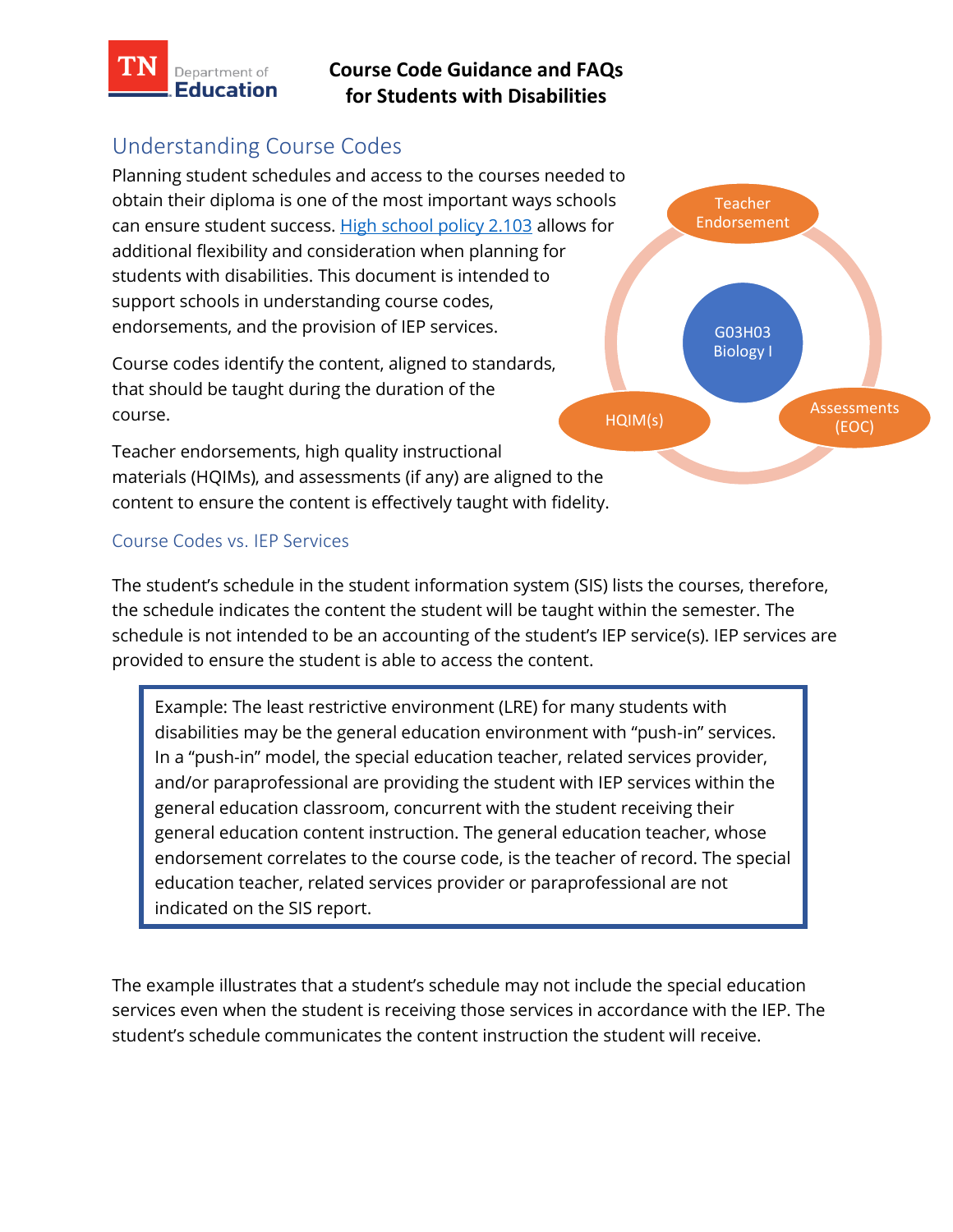

#### Ensuring Access

It is critical that schools ensure students receive both grade-level, rigorous instruction and **the special education and related services needed to provide** access to that instruction. Course codes have been developed to ensure students have full access to their LRE *and* to the content.



Some students require highly modified instruction. There are course codes to clearly articulate that the content is modified. These include the Alternate Academic Diploma (AAD) codes or comprehensive codes in all the core subjects (English language arts (ELA), math science, and social studies).

| <b>General Education Course</b><br><b>Codes</b>                                                                                                                                            | <b>Comprehensive Program</b><br>(Modified Replacement of<br><b>Grade Level Instruction)</b><br><b>Course Codes</b>                                                                                                                                                                                                                 | <b>Alternate</b><br><b>Academic/Assessment</b><br><b>Course Codes</b>                                                                                           |
|--------------------------------------------------------------------------------------------------------------------------------------------------------------------------------------------|------------------------------------------------------------------------------------------------------------------------------------------------------------------------------------------------------------------------------------------------------------------------------------------------------------------------------------|-----------------------------------------------------------------------------------------------------------------------------------------------------------------|
| All students should be<br>considered for this course<br>first. Only if the team<br>agrees this is not the most<br>appropriate option, should<br>they consider one of the<br>other options. | Students who have an IEP<br>and require modified<br>instruction as a<br>replacement to general<br>education core instruction<br>and participate in <b>TNReady</b><br>or <i>End of Course (EOC)</i><br>assessments may be<br>considered for a modified<br>replacement of grade level<br>instruction (comprehensive)<br>course code. | Students who have an IEP<br>and require significantly<br>modified instruction and<br>participate in the <b>alternate</b><br>assessments (TCAP-Alt and<br>MSAA). |

#### Summary

The student's enrollment in the course reflects their instruction, not their special education services. The student must also receive their special education and related services from the appropriate professional(s) in order to access their instruction, as outlined in the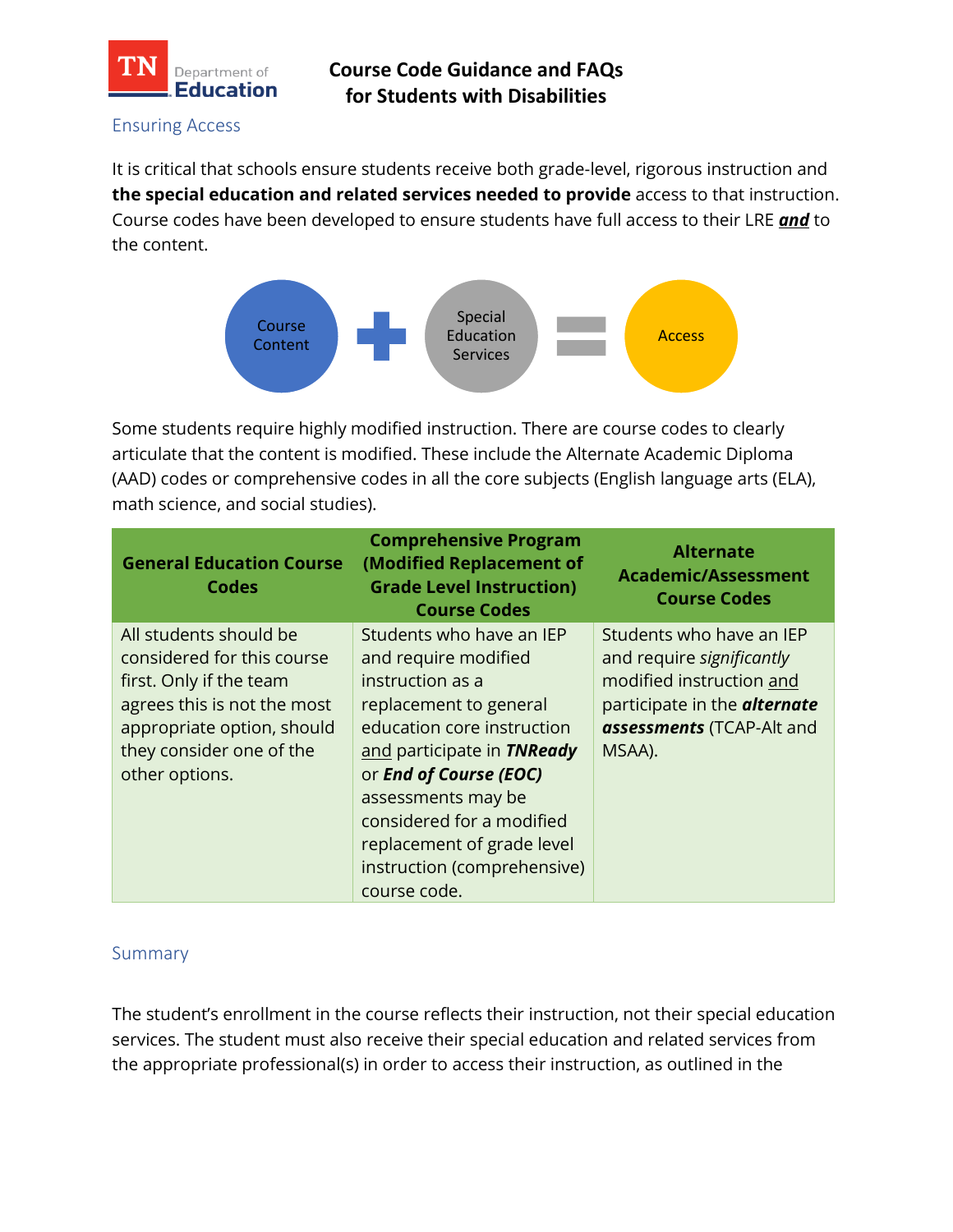

student's IEP. This means the course schedule may not sufficiently describe the student's day.

Additionally, the student needs a transcript that clearly articulates the student's skills and strengths. Use the course codes that most accurately reflect the instructional expectations to facilitate the appropriate needed supports in postsecondary education and training programs, employment, or other postsecondary adult services or programs.

## Frequently Asked Questions:

*1. Why do the course codes designed for students who will participate in the alternate assessment include correlations to both special education teachers and general education teachers?* 

Students with the most significant cognitive disabilities who are eligible for participation in the alternate assessment must be provided the full continuum of services, including access to instruction in their LRE. The inclusion of both special education and general education endorsements ensures access to both content and LRE.

*2. What is the difference between the interventionist (144/145) endorsement, comprehensive (461) and modified (460)?* 

The Special Education Interventionist Endorsements (144 and 145) provide teachers with a foundation in special education content and pedagogy for high-incidence disabilities. This is important to ensure each student receives individualized service according to the IEP.

This endorsement is specific to the teacher, not a setting. For example, educators with these endorsements might work in general education settings supporting students by providing inclusive services (i.e. coteaching) or in a special education setting (i.e. skillsbased intervention).

The Special Education Comprehensive Program (461) indicates the teacher has specialized content and pedagogy expertise for serving students with the most significant disabilities. Again, this endorsement is specific to the teacher, not a setting. This is important so that each student received individualized service according to the IEP. For example, educators with this endorsement may provide inclusive services within general education settings, intervention in a variety of pull-out and push-in models, and/or highly modified instruction in a separate setting.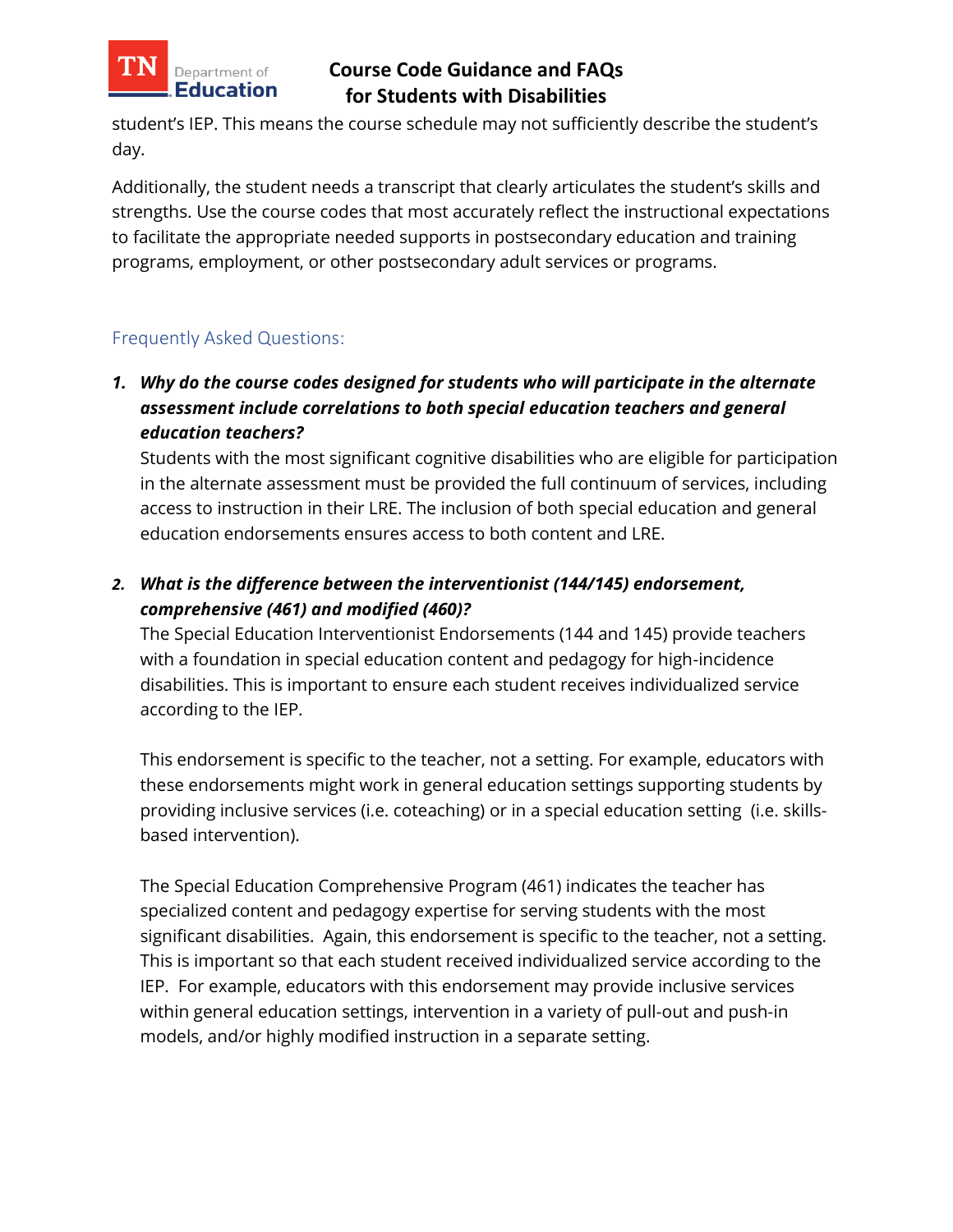#### TN. Department of **Education**

## **Course Code Guidance and FAQs for Students with Disabilities**

The Special Education Modified K-12 (460) endorsement is retired. The educator preparation program for the modified program most resembles the interventionist preparation programs. Teachers who currently hold a 460 endorsement will continue to do hold this endorsement as long as their license remains active. If the educator's license expires, they may be eligible to apply for one or both of the interventionist endorsements (144/145).

## *3. Why do the alternate assessment or alternate academic diploma courses include a note that students should receive services from personnel qualified to deliver highly specialized services? (see example below)*

*Excerpt from an Alternate Assessment Course Code Note:*

*The 144/145/190/191 endorsement describes the educator with the specialized training to provide instruction aligned to comprehensive courses (commonly referred to as extended resource). While this setting may be the LRE for a student who is assessed on the alternate assessment, the course code only refers to the content. The student must also receive their special education services provided by personnel qualified to deliver highly specialized services specifically for students with significant cognitive disabilities.*

The course code indicates the content taught, not the IEP services. Districts need to ensure that they have staff who are experts in teaching the content **and** staff with the expertise to adequately support student needs and IEP services. The Special Education Comprehensive Program (461) indicates the teacher has specialized content and pedagogy expertise for serving students with the most significant disabilities. This note on the alternate academic courses is a reminder that students will require services from qualified personnel beyond their course assignments.

*4.* **How do we determine which personnel are "qualified to deliver highly specialized services specifically for students with a significant cognitive disability?"** 

District leadership should be engaging with their educator preparation program (EPP) partners to understand how programming is or is not aligned to the specific needs of students. The following are a few suggestions for consideration when determining the best personnel to meet the needs of students with a significant cognitive disability/

- How do we ensure students are taught appropriately modified content using research-based strategies for students with significant cognitive disabilities?
- Which educator(s) have specialized training in selection and use of extensive, substantially adapted materials and strategies?
- Which endorsements had training and preparation in the use of ageappropriate, highly modified literacy and mathematical strategies including adaptation, accessibility, and foundational literacy? Does their training align to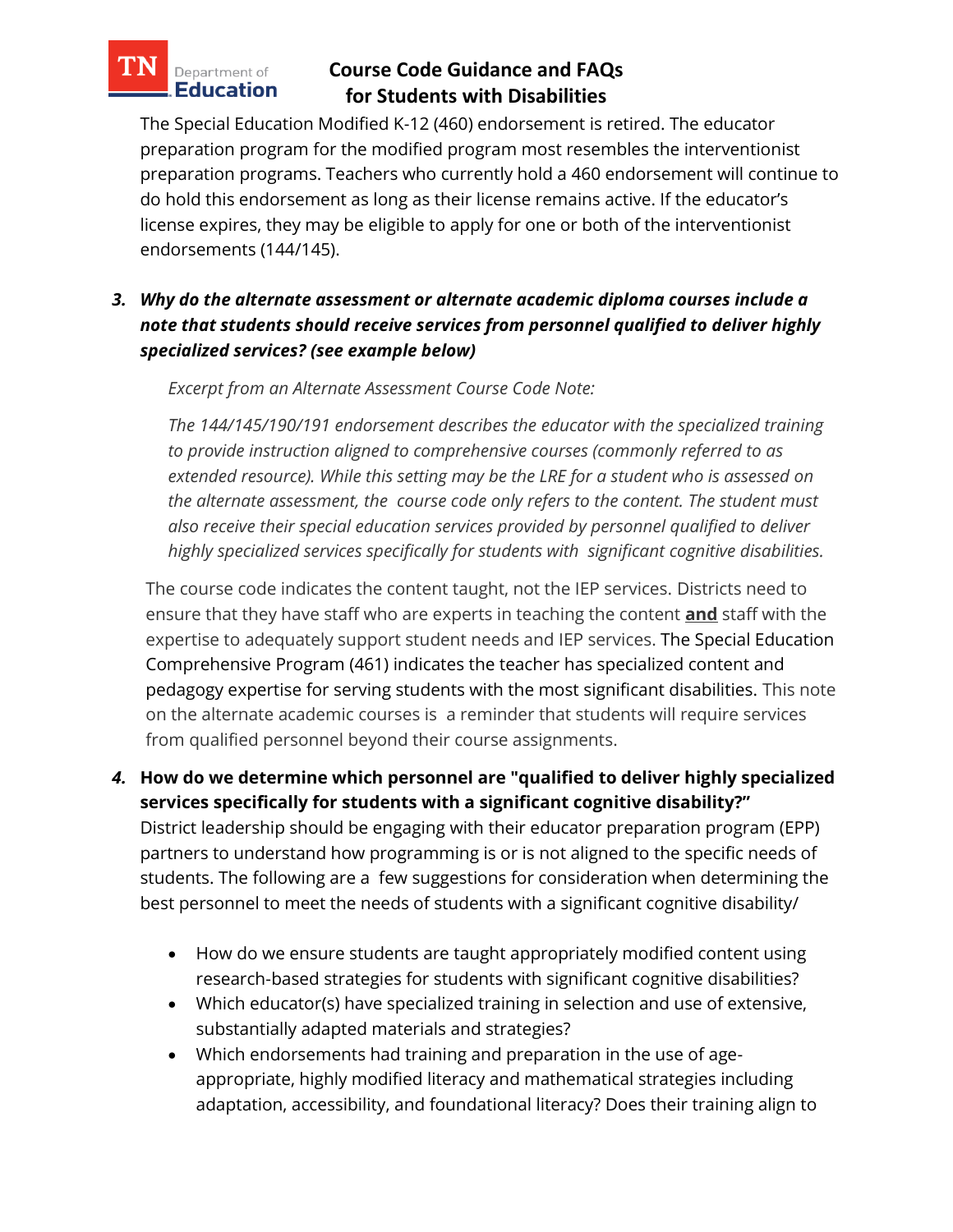Department of Education

## **Course Code Guidance and FAQs for Students with Disabilities**

the ages/grades of students in the school (i.e., high school, late-teen/early twenty-year-old)?

- Which educator(s) have an in-depth understanding of the relationship between language acquisition and learning?
- Which endorsements included preparation and training in the use and fading of physical, pictorial, and verbal prompting?
- Which educator(s) know how to support and integrate augmentative assistive communication and assistive technology?
- Which educator(s) are prepared to support students with self-help and independence skills, social skills, developing sustained relationships, and complex behavioral needs?

## *5. Can an educator who currently holds a modified (460) endorsement acquire a comprehensive (461) endorsement?*

Yes, adding a comprehensive (461) endorsement is possible through a test only option. The teacher would need to submit qualifying scores on the required content assessments, including any required literacy assessment. For more information, review the *[Educator Licensure and Preparation Operating Procedures](https://www.tn.gov/content/dam/tn/education/forms/1EducatorLicensureOperatingProceduresforDistricts_FINAL.pdf)* guide.

## *6. Is there a free option to help teachers who are not eligible to add a comprehensive (461) through a "test-only" option?*

Yes, the department is providing a Special Education Additional Endorsement Grant in partnership with Trevecca Nazarene University and University of Tennessee, Knoxville. For more information, contact [Amy.Galloway@tn.gov.](mailto:Amy.Galloway@tn.gov)

## *7. Why do we need to use the alternate assessment or AAD course codes if the student's LRE is the general education setting?*

Course codes indicate the content taught and are used by the department to populate, the state assessments (I.e. order and prefill demographic information). The general education course codes are correlated with the TNReady and End of Course (EOC) assessments. The alternate assessment or AAD course codes are correlated with the alternate assessments TCAP-Alt and MSAA. If a student is enrolled in the wrong course code, they will receive the wrong statewide assessment.

## *8. Should we use the comprehensive course codes for students who are receiving all or a majority of their core content instruction in a special education setting?*

The course code indicates the content taught, not the setting. The courses with "comprehensive" in the course name are intended for students who require highly modified instruction but are also participating in the general education assessments, TNReady or EOC.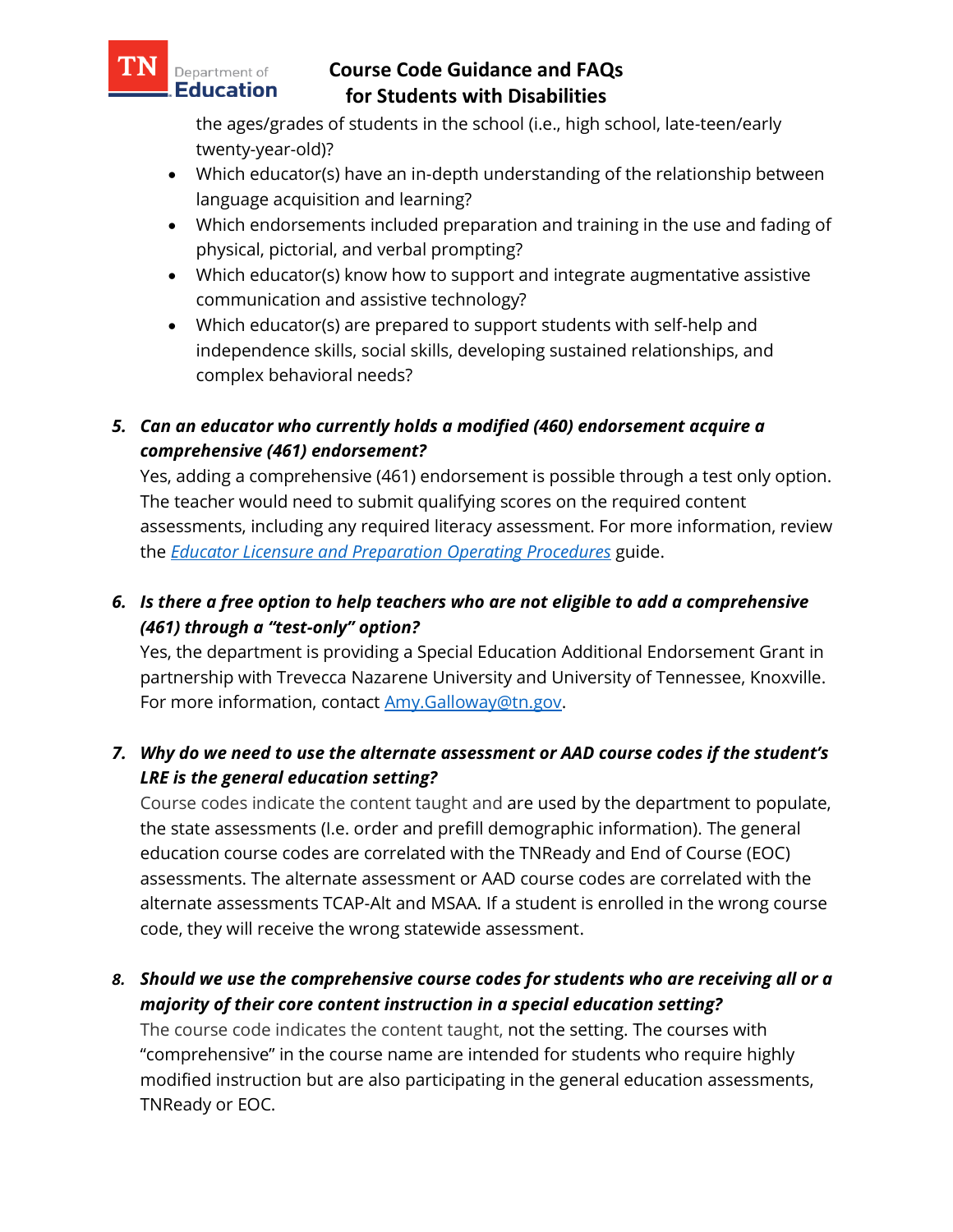

#### *9. Can a teacher be assigned two course codes at the same time?*

Yes, teachers may have more than one course code assigned to them at the same time. For example, if a student earning the AAD is receiving instruction in the general education classroom, the teacher would have the general education course code and the AAD code assigned to them at the same time.

## *10. How do we help our students earn the AAD if our school does not offer all 17 of the high school AAD courses?*

The 17 AAD courses are available to support students in achieving the AAD; however, it is not required that students complete the AAD courses. Students must earn 22 credits in accordance with the high school policy 2.103, and the credits may be a combination of general education and special education credits. An AAD Course Planning Guide is available at the end of this document

## *11. How do we determine which of the three Work-Based Learning (WBL) course codes is most appropriate for a student?*

The regular education course should always be the first consideration for students. If that is not the most appropriate course, then teams may consider the two special education course codes. The table below provides considerations to guide the selection of the most appropriate WBL course.

| C25H16 Work-<br><b>Based Learning:</b><br><b>Career Practicum</b>                                                                                                                                      | <b>S25H05 AAD Work-Based</b><br><b>Learning</b>                                                                                                                                                                          | S25H01 Work-Based<br><b>Learning: Special</b><br><b>Education Transition</b>                                                                                                                                                    |
|--------------------------------------------------------------------------------------------------------------------------------------------------------------------------------------------------------|--------------------------------------------------------------------------------------------------------------------------------------------------------------------------------------------------------------------------|---------------------------------------------------------------------------------------------------------------------------------------------------------------------------------------------------------------------------------|
| 1 credit                                                                                                                                                                                               | 1 credit                                                                                                                                                                                                                 | 0 credit                                                                                                                                                                                                                        |
| All students should be<br>considered for this<br>course first. Only if the<br>team agrees C25H16 is<br>not the most<br>appropriate option,<br>should they consider<br>one of the other WBL<br>courses. | Students who participate in<br>the alternate assessment<br>may be considered for<br>S25H05. Review the course<br>requirements to ensure<br>students complete the<br>capstone project as needed<br>to earn course credit. | This course is available to<br>any student who has a<br>current IEP and for whom<br>participation in C25H16 is<br>not appropriate even when<br>provided accommodations<br>and/or modifications in<br>accordance with their IEP. |

#### *12. Where can I find more information?*

Information is available on the [low incidence webpage,](file:///C:/Users/CA18759/Downloads/n.gov/education/student-support/special-education/low-incidence-.html) or you may contact [Alison.Gauld@tn.gov.](mailto:Alison.Gauld@tn.gov)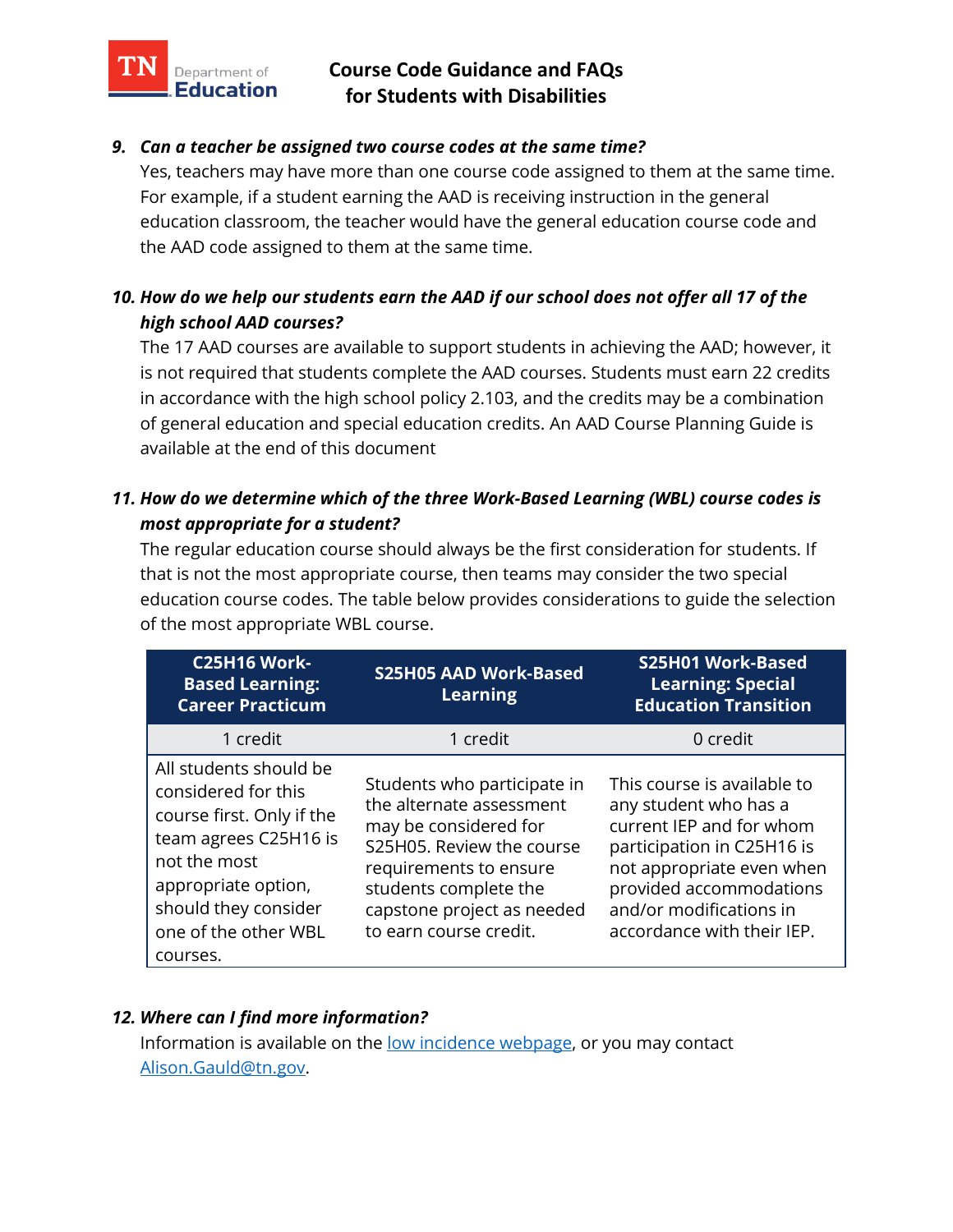

## **Math: 4 credits required**

*Algebra I, II, Geometry and a fourth higher level math course (Students must be enrolled in a mathematics course each school year.)*

| Date completed                     |                               | (Indicate one)                                                                       |    | <b>Replacement Course</b><br>(review policy for options) |
|------------------------------------|-------------------------------|--------------------------------------------------------------------------------------|----|----------------------------------------------------------|
|                                    | Algebra I                     | (General or AAD)                                                                     | or |                                                          |
|                                    | Geometry I                    | (General or AAD)                                                                     | or |                                                          |
|                                    | Algebra II                    | (General or AAD)                                                                     | or |                                                          |
|                                    | <b>Applied Math</b>           | (General or AAD)                                                                     | or |                                                          |
| <b>Science: 3 credits required</b> |                               |                                                                                      |    |                                                          |
|                                    |                               | Biology, Chemistry or Physics (or a replacement lab science), and a third lab course |    |                                                          |
| Date completed                     |                               | (Indicate one)                                                                       |    | <b>Replacement Course</b><br>(review policy for options) |
|                                    | <b>Biology I</b>              | (General or AAD)                                                                     | or |                                                          |
|                                    | <b>Chemistry or Physics</b>   | (General or AAD)                                                                     | or |                                                          |
|                                    | <b>Additional Lab Science</b> | (General or AAD)                                                                     |    |                                                          |

| English Language Arts (ELA): 4 credits required |                |                  |
|-------------------------------------------------|----------------|------------------|
| Date                                            | (Indicate one) |                  |
| completed                                       |                |                  |
|                                                 | ELA I          | (General or AAD) |
|                                                 | ELA II         | (General or AAD) |
|                                                 | ELA III        | (General or AAD) |
|                                                 | FI A IV        | (General or AAD) |

| Social Studies: 3 credits required + Personal Finance: 0.5 credit<br>required |                            |                  |
|-------------------------------------------------------------------------------|----------------------------|------------------|
| Date                                                                          |                            | (Indicate one)   |
| completed                                                                     |                            |                  |
|                                                                               | U.S. History and Geography | (General or AAD) |
|                                                                               | World History and          | (General or AAD) |
|                                                                               | Geography                  |                  |
|                                                                               | U.S. Government and Civics | (General or AAD) |
|                                                                               | Economics                  | (General or AAD) |
|                                                                               | <b>Personal Finance</b>    | (General or AAD) |